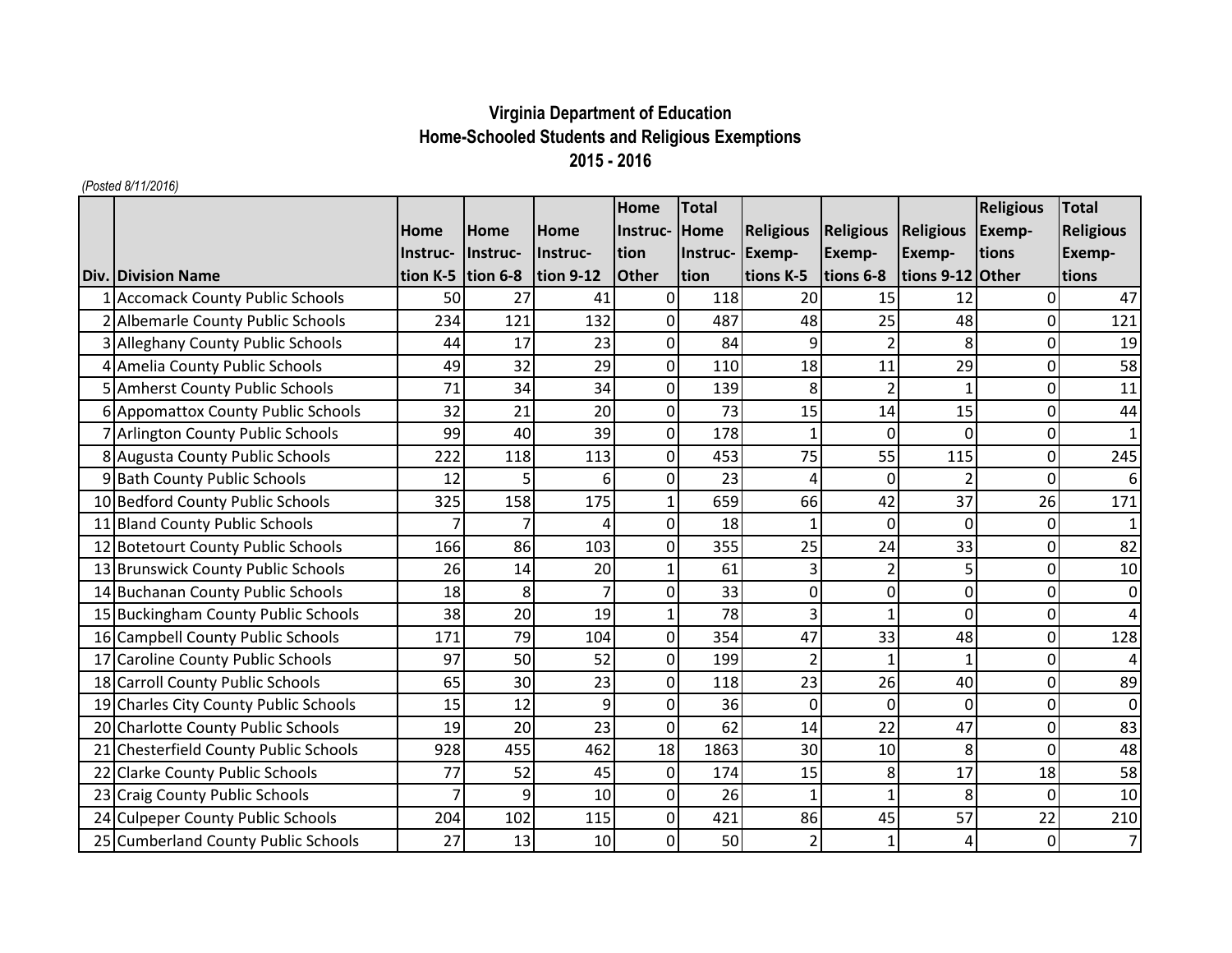| 26 Dickenson County Public Schools      | 34   | 16             | 11  | 0              | 61   | 4              | 0            | 0              | 0            | 4              |
|-----------------------------------------|------|----------------|-----|----------------|------|----------------|--------------|----------------|--------------|----------------|
| 27 Dinwiddie County Public Schools      | 49   | 28             | 25  | $\Omega$       | 102  | 7              | 8            | 19             | 15           | 49             |
| 28 Essex County Public Schools          | 13   | 19             | 13  | $\Omega$       | 45   | $\overline{0}$ | 0            | $\Omega$       | 0            | 0              |
| 29 Fairfax County Public Schools        | 1720 | 755            | 670 | 0              | 3145 | 79             | 86           | 210            | 0            | 375            |
| 30 Fauquier County Public Schools       | 227  | 140            | 161 | 0              | 528  | $\overline{0}$ | 0            | 0              | 0            | 0              |
| 31 Floyd County Public Schools          | 69   | 37             | 50  | $\Omega$       | 156  | 0              | 0            | 0              | 196          | 196            |
| 32 Fluvanna County Public Schools       | 117  | 47             | 48  | 0              | 212  | 21             | 15           | 19             | 0            | 55             |
| 33 Franklin County Public Schools       | 215  | 128            | 133 | 0              | 476  | 38             | 39           | 53             | 0            | 130            |
| 34 Frederick County Public Schools      | 204  | 112            | 123 | $\mathbf 0$    | 439  | 79             | 32           | 30             | 6            | 147            |
| 35 Giles County Public Schools          | 32   | 18             | 30  | $\overline{0}$ | 80   | 20             | 18           | 19             | 0            | 57             |
| 36 Gloucester County Public Schools     | 97   | 40             | 56  | 12             | 205  | 21             | 30           | 40             | 0            | 91             |
| 37 Goochland County Public Schools      | 44   | 25             | 25  | $\overline{0}$ | 94   | 34             | 11           | 13             | 0            | 58             |
| 38 Grayson County Public Schools        | 39   | 10             | 25  | $\mathbf{1}$   | 75   | $\overline{0}$ | 0            | $\mathbf 0$    | 34           | 34             |
| 39 Greene County Public Schools         | 90   | 33             | 53  | 0              | 176  | $\overline{7}$ | 10           | 23             | 0            | 40             |
| 40 Greensville County Public Schools    | 11   | 9              | 3   | 0              | 23   | $\Omega$       | 1            | 0              | 0            | $\mathbf{1}$   |
| 41 Halifax County Public Schools        | 55   | 44             | 45  | 0              | 144  | 15             | 12           | 12             | 0            | 39             |
| 42 Hanover County Public Schools        | 293  | 157            | 175 | 0              | 625  | 35             | 33           | 55             | 0            | 123            |
| 43 Henrico County Public Schools        | 434  | 241            | 249 | $\overline{0}$ | 924  | 0              | 0            | $\overline{0}$ | 96           | 96             |
| 44 Henry County Public Schools          | 31   | 12             | 15  | 0              | 58   | 5              | 0            | 1              | 0            | 6              |
| 45 Highland County Public Schools       | 4    | 3              | 5   | 0              | 12   | 8              | 6            | 3              | 0            | 17             |
| 46 Isle of Wight County Public Schools  | 102  | 74             | 96  | 0              | 272  | 12             | 8            | 19             | 0            | 39             |
| 48 King George County Public Schools    | 153  | 57             | 42  | 44             | 296  | 52             | 37           | 32             | 4            | 125            |
| 49 King and Queen County Public Schools | 13   | 13             | 10  | $\mathbf 0$    | 36   | 4              | 3            | $\overline{a}$ | 0            | $\overline{9}$ |
| 50 King William County Public Schools   | 46   | 27             | 25  | $\Omega$       | 98   | $\mathbf{1}$   | 0            | 0              | 0            | $\mathbf{1}$   |
| 51 Lancaster County Public Schools      | 5    | 8              | 4   | 0              | 17   | 6              | 6            | 4              | 0            | 16             |
| 52 Lee County Public Schools            | 37   | 29             | 40  | 0              | 106  | 9              | 7            | $\overline{2}$ | 0            | 18             |
| 53 Loudoun County Public Schools        | 915  | 400            | 378 | 0              | 1693 | 23             | 9            | 3              | 0            | 35             |
| 54 Louisa County Public Schools         | 86   | 43             | 39  | 0              | 168  | $\overline{4}$ | $\mathbf{1}$ | $\overline{a}$ | 24           | 31             |
| 55 Lunenburg County Public Schools      | 12   | 5              | 6   | 0              | 23   | 13             | $\mathbf{1}$ | 7              | 0            | 21             |
| 56 Madison County Public Schools        | 48   | 24             | 24  | 0              | 96   | 16             | 11           | 23             | $\mathbf{1}$ | 51             |
| 57 Mathews County Public Schools        | 23   | 10             | 11  | 0              | 44   | 3              | $\mathbf{1}$ | $\mathbf{1}$   | 0            | 5              |
| 58 Mecklenburg County Public Schools    | 38   | 26             | 32  | 0              | 96   | 16             | 6            | 15             | 6            | 43             |
| 59 Middlesex County Public Schools      | 12   | $\overline{2}$ | 3   | 0              | 17   | 0              | 0            | 0              | 0            | $\overline{0}$ |
| 60 Montgomery County Public Schools     | 183  | 80             | 75  | 36             | 374  | $\overline{0}$ | 3            | 7              | 4            | 14             |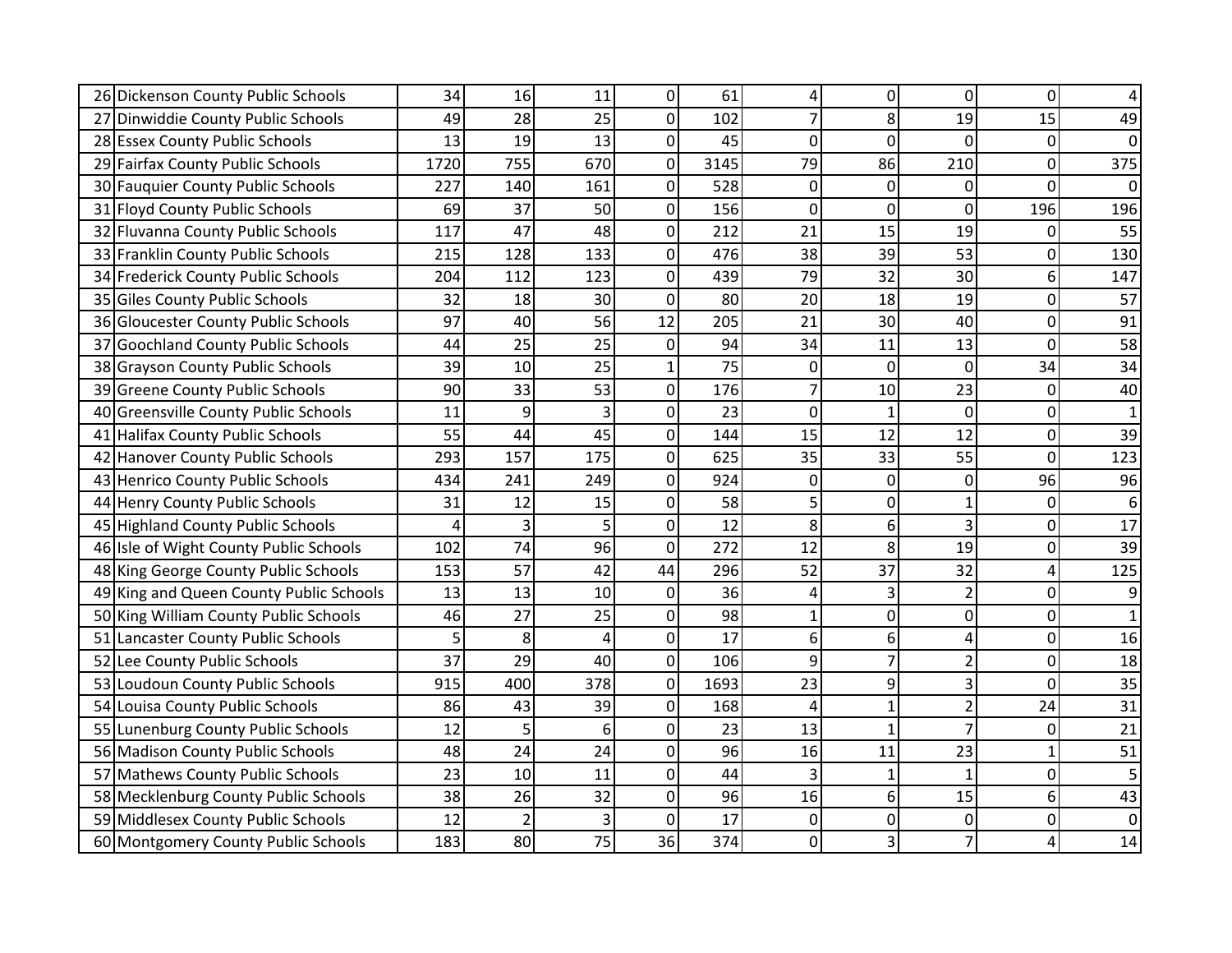| 62 Nelson County Public Schools         | 32   | 17             | 27             | 1              | 77   | 15             | 16             | 15             | 3   | 49             |
|-----------------------------------------|------|----------------|----------------|----------------|------|----------------|----------------|----------------|-----|----------------|
| 63 New Kent County Public Schools       | 58   | 39             | 29             | 0              | 126  | 12             | $\overline{7}$ | 5              | 0   | 24             |
| 65 Northampton County Public Schools    | 14   | 14             | 27             | $\Omega$       | 55   | 8              | 4              | 4              | 0   | 16             |
| 66 Northumberland County Public Schools | 14   | 5              | 16             | 0              | 35   | 0              | 0              | 0              | 0   | 0              |
| 67 Nottoway County Public Schools       | 29   | 18             | 26             | 0              | 73   | 13             | 18             | 10             | 0   | 41             |
| 68 Orange County Public Schools         | 100  | 50             | 61             | 0              | 211  | 37             | 19             | 56             | 0   | 112            |
| 69 Page County Public Schools           | 20   | 20             | 16             | 0              | 56   | 16             | 9              | 12             | 0   | 37             |
| 70 Patrick County Public Schools        | 36   | 23             | 24             | $\Omega$       | 83   | 18             | 12             | 32             | 0   | 62             |
| 71 Pittsylvania County Public Schools   | 103  | 57             | 87             | 0              | 247  | 0              | $\overline{0}$ | 0              | 160 | 160            |
| 72 Powhatan County Public Schools       | 96   | 68             | 78             | 0              | 242  | 24             | 29             | 24             | 0   | 77             |
| 73 Prince Edward County Public Schools  | 60   | 30             | 27             | 1              | 118  | 13             | 7              | 3              | 0   | 23             |
| 74 Prince George County Public Schools  | 85   | 38             | 52             | $\overline{0}$ | 175  | 8              | 7              | 14             | 8   | 37             |
| 75 Prince William County Public Schools | 1056 | 420            | 440            | 0              | 1916 | 4              | 4              | $\overline{2}$ | 0   | 10             |
| 77 Pulaski County Public Schools        | 73   | 22             | 38             | 0              | 133  | 6              | $\overline{7}$ | $\overline{7}$ | 0   | 20             |
| 78 Rappahannock County Public Schools   | 5    | $\overline{7}$ | 12             | 34             | 58   | 0              | 0              | 0              | 0   | 0              |
| 79 Richmond County Public Schools       | 10   | 11             | 4              | $\mathbf 0$    | 25   | $\overline{2}$ | $\overline{2}$ | 1              | 0   | 5              |
| 80 Roanoke County Public Schools        | 283  | 113            | 116            | 0              | 512  | 45             | 27             | 52             | 11  | 135            |
| 81 Rockbridge County Public Schools     | 63   | 30             | 32             | 0              | 125  | $\overline{7}$ | 6              | 10             | 5   | 28             |
| 82 Rockingham County Public Schools     | 222  | 107            | 103            | 0              | 432  | 106            | 82             | 165            | 0   | 353            |
| 83 Russell County Public Schools        | 0    | $\mathbf 0$    | $\overline{0}$ | 46             | 46   | 0              | 0              | 0              | 62  | 62             |
| 84 Scott County Public Schools          | 28   | 20             | 34             | 0              | 82   |                | 1              | 7              | 0   | 11             |
| 85 Shenandoah County Public Schools     | 121  | 65             | 62             | 0              | 248  | 49             | 30             | 54             | 0   | 133            |
| 86 Smyth County Public Schools          | 44   | 26             | 50             | 0              | 120  | 17             | 11             | 19             | 0   | 47             |
| 87 Southampton County Public Schools    | 41   | 29             | 43             | 9              | 122  | 13             | 11             | 12             | 9   | 45             |
| 88 Spotsylvania County Public Schools   | 459  | 248            | 242            | 0              | 949  | 64             | 60             | 71             | 0   | 195            |
| 89 Stafford County Public Schools       | 349  | 173            | 135            | 188            | 845  | 0              | 0              | 0              | 228 | 228            |
| 90 Surry County Public Schools          | 36   | 20             | 52             | 0              | 108  | 12             | 8              | 19             | 0   | 39             |
| 91 Sussex County Public Schools         | 15   | 9              | 9              | 3              | 36   | $\overline{2}$ | 5              | $\mathbf{1}$   | 5   | 13             |
| 92 Tazewell County Public Schools       | 60   | 23             | 34             | 0              | 117  | 4              | $\overline{2}$ | $\overline{2}$ | 0   | 8 <sup>°</sup> |
| 93 Warren County Public Schools         | 182  | 74             | 70             | 0              | 326  | 59             | 61             | 101            | 0   | 221            |
| 94 Washington County Public Schools     | 95   | 45             | 55             | $\mathbf{1}$   | 196  | 54             | 47             | 65             | 0   | 166            |
| 95 Westmoreland County Public Schools   | 19   | 13             | $\overline{7}$ | $\mathbf 0$    | 39   | 10             | 3              | 5              | 0   | 18             |
| 96 Wise County Public Schools           | 56   | 20             | 27             | 0              | 103  | 41             | 29             | 25             | 0   | 95             |
| 97 Wythe County Public Schools          | 54   | 29             | 39             | 0              | 122  | $\mathbf{1}$   | $\mathbf 0$    | $\mathbf{1}$   | 0   | $\overline{2}$ |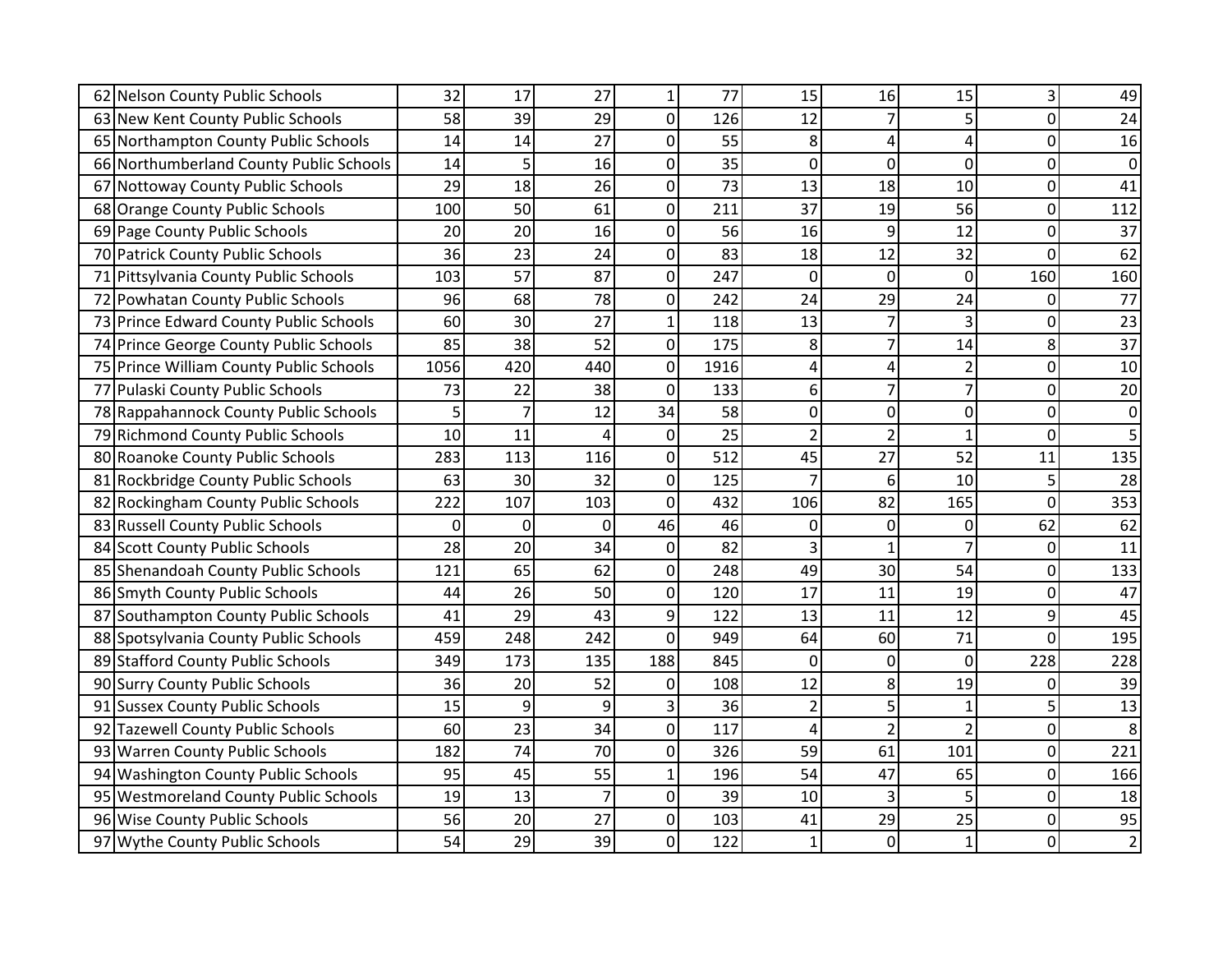| 98 York County Public Schools               | 194 | 112            | 99              | 11           | 416  | 28             | 20             | 36             | 23             | 107            |
|---------------------------------------------|-----|----------------|-----------------|--------------|------|----------------|----------------|----------------|----------------|----------------|
| 101 Alexandria City Public Schools          | 132 | 54             | 32              | 0            | 218  | $\Omega$       | 0              | $\Omega$       | 0              | $\Omega$       |
| 102 Bristol City Public Schools             | 24  | 15             | 21              | 0            | 60   | $\overline{2}$ | $\mathbf{1}$   | $\overline{2}$ | 0              | 5              |
| 103 Buena Vista City Public Schools         | 17  | $\overline{7}$ | 5               | 0            | 29   | Δ              | 0              | $\mathbf 0$    | 0              |                |
| 104 Charlottesville City Public Schools     | 52  | 21             | 16              | 0            | 89   | 40             | 16             | 32             | $\mathbf{1}$   | 89             |
| 106 Colonial Heights City Public Schools    | 40  | 12             | 23              | 0            | 75   | 10             | 12             | 3              | 0              | 25             |
| 107 Covington City Public Schools           | 4   | $\mathbf{1}$   | 10              | 0            | 15   | 1              |                | 1              | 0              | 3              |
| 108 Danville City Public Schools            | 43  | 23             | 37              | 0            | 103  | 0              | 0              | 0              | 0              | 0              |
| 109 Falls Church City Public Schools        | 13  | 4              | 3               | 0            | 20   | 0              | 0              | $\overline{2}$ | 0              | $\overline{2}$ |
| 110 Fredericksburg City Public Schools      | 45  | 19             | 20              | 0            | 84   |                | $\overline{2}$ | 4              | 0              | 13             |
| 111 Galax City Public Schools               | 9   | 3              | 8               | 0            | 20   | Δ              | $\overline{2}$ | 3              | 0              | 9              |
| 112 Hampton City Public Schools             | 180 | 72             | 63              | $\mathbf{1}$ | 316  | 8              | 5              | $\overline{2}$ | $\mathbf{1}$   | 16             |
| 113 Harrisonburg City Public Schools        | 50  | 15             | 15              | 0            | 80   | 6              | 6              | 8              | 0              | 20             |
| 114 Hopewell City Public Schools            | 21  | 19             | 20 <sup>1</sup> | $\Omega$     | 60   | 5              | 3              | 5              | 0              | 13             |
| 115 Lynchburg City Public Schools           | 0   | 0              | $\overline{0}$  | 380          | 380  | 0              | 0              | 0              | 4              |                |
| 116 Martinsville City Public Schools        | 23  | 7              | 10              | 0            | 40   |                | 3              | 3              | 0              | 10             |
| 117 Newport News City Public Schools        | 248 | 117            | 119             | 0            | 484  | 9              | $\overline{2}$ | 3              | 0              | 14             |
| 118 Norfolk City Public Schools             | 263 | 214            | 137             | 0            | 614  | 0              | 0              | 0              | 0              | 0              |
| 119 Norton City Public Schools              | 6   | 3              | $\overline{2}$  | 0            | 11   | 0              | 0              | 0              | 0              | 0              |
| 120 Petersburg City Public Schools          | 14  | 9              | 12              | 0            | 35   |                | 0              | $\mathbf 0$    | 0              |                |
| 121 Portsmouth City Public Schools          | 146 | 80             | 66              | 0            | 292  |                |                | $\mathbf 0$    | $\overline{2}$ |                |
| 122 Radford City Public Schools             | 14  | 8              | 7               | 0            | 29   | 0              | 0              | 2              | 0              | $\overline{2}$ |
| 123 Richmond City Public Schools            | 164 | 43             | 65              | 4            | 276  | $\overline{A}$ | 0              | $\mathbf 0$    | 16             | 20             |
| 124 Roanoke City Public Schools             | 128 | 38             | 66              | 0            | 232  | 6              | 0              | $\mathbf 0$    | 0              | 6              |
| 126 Staunton City Public Schools            | 56  | 40             | 38              | 0            | 134  | 13             |                | 8              | 0              | 26             |
| 127 Suffolk City Public Schools             | 264 | 107            | 102             | 9            | 482  | 13             | 5              | 17             | $\mathbf 0$    | 35             |
| 128 Virginia Beach City Public Schools      | 646 | 281            | 288             | 16           | 1231 | 14             |                | $\mathbf{1}$   | 0              | 16             |
| 130 Waynesboro City Public Schools          | 68  | 20             | 45              | 0            | 133  | 10             | 7              | 8              | 3              | 28             |
| 131 Williamsburg-James City County Public S | 154 | 86             | 108             | 5            | 353  | 16             | 28             | 34             | 0              | 78             |
| 132 Winchester City Public Schools          | 52  | 30             | 38              | 0            | 120  |                | $\overline{2}$ | 4              | 7              | 16             |
| 135 Franklin City Public Schools            | 4   | $\overline{2}$ | $\overline{2}$  | 0            | 8    | 0              | 0              | 0              | $\overline{0}$ | $\overline{0}$ |
| 136 Chesapeake City Public Schools          | 608 | 356            | 406             | 6            | 1376 |                | $\overline{2}$ | $\mathbf 0$    | 0              | 3              |
| 137 Lexington City Public Schools           | 9   | 4              | 0               | 0            | 13   | 0              | 0              | 0              | 0              | 0              |
| 138 Emporia                                 | 5   | 3              | 3               | 0            | 11   | 0              | 0              | 0              | 0              | 0              |